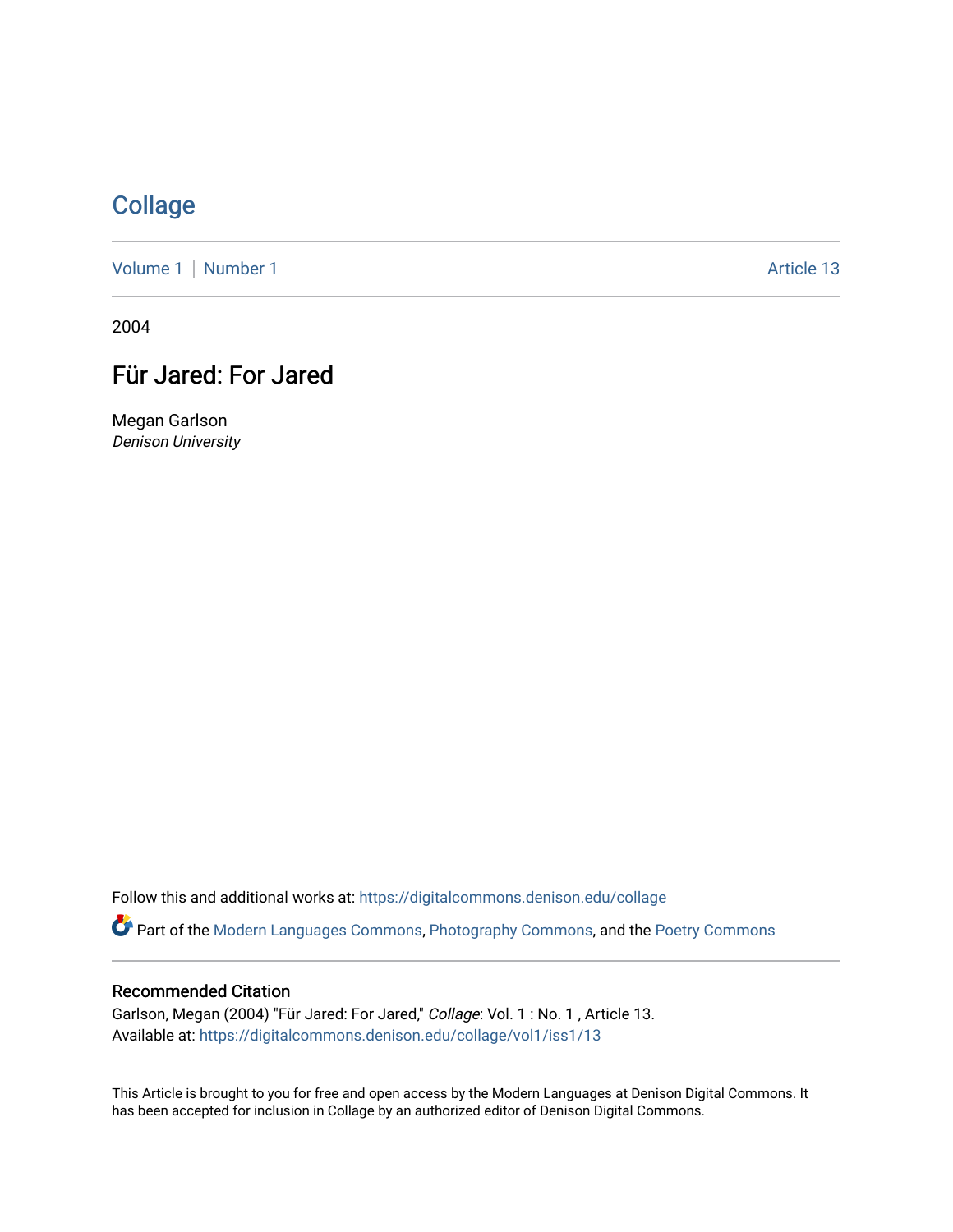## **Für Jared**

### **For Jared**

**by Megan Garlson**

**By Maggie Glover**

Leute sterben. Sie scheiden nicht dahin wie mein Therapeut behauptet wenn wir über Angst reden. Sie verschwinden selbstsüchtig bevor es aus dir herausbrichst was dich Jahre später durch die Nacht wachhält, die Bettwäsche prickelt mit verschwitzten Entschuldigungen.

Ich könnte dir erzählen, dass meine Grossmutter allein starb als sie auf ihren Jüngsten wartete, ohne jemals zu wissen, dass er in seinem Buick verheddert war, auf einen Baum gefahren war auf dem Weg zu ihr. Oder über einen alten Freund der ermordet wurde, während er Gras in Florida kaufte, und seine Familie Hamburger beim Zimmerdienst bestellte.

*People die. They don't pass away like my therapist insists when we talk about fear. They disappear greedily before you spit out what keeps you awake years later, bed sheets prickling with sweaty apologies.*

*I could tell you that my grandmother died alone waiting for her youngest, never knowing he was tangled in his Buick, had hit a tree driving to see her. Or about an old friend murdered buying pot in Florida while his family ordered burgers from room service.*